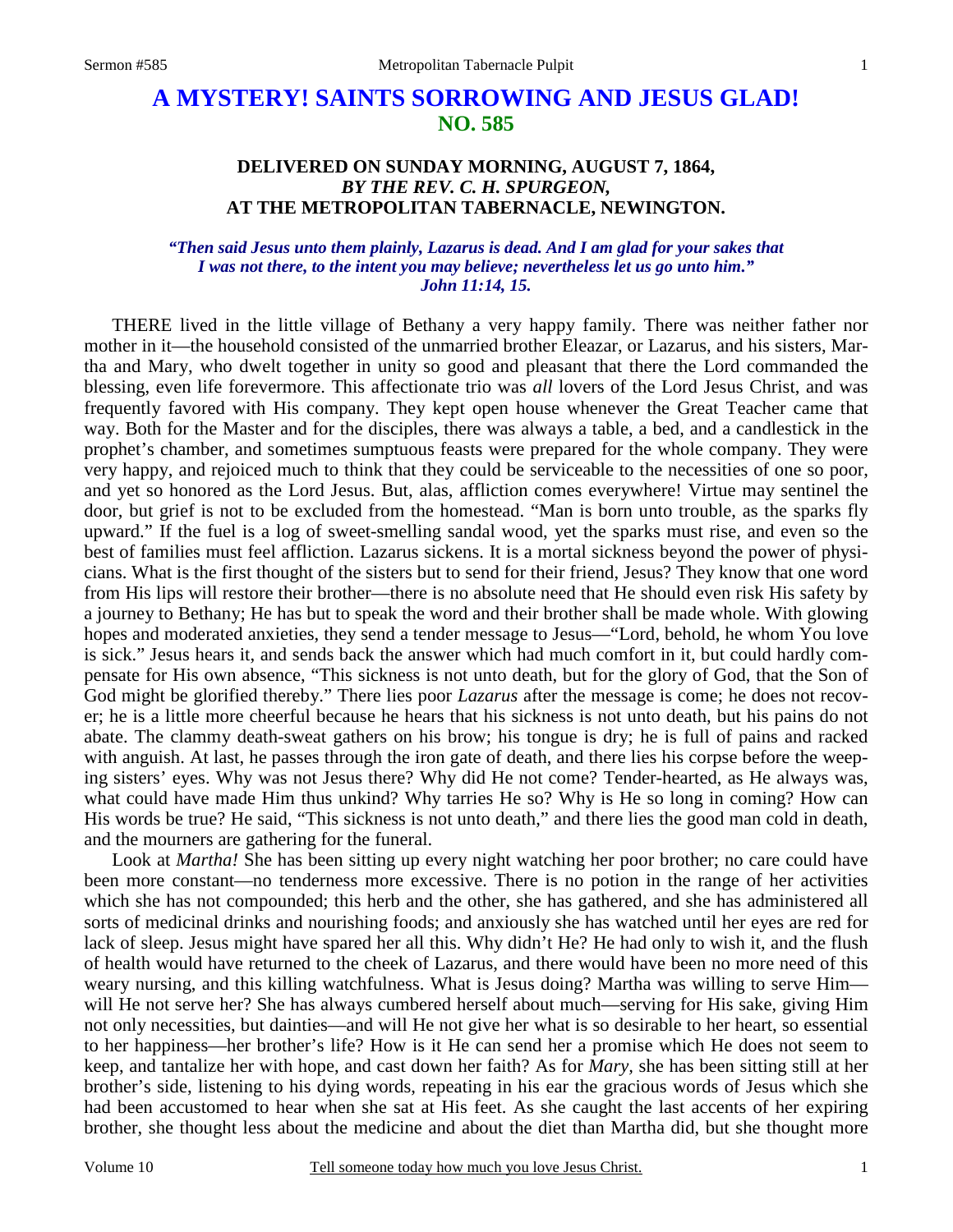about his spiritual health and about his soul's enjoyment. She endeavored to stay the sinking spirits of her beloved brother with words like these, "He will come; He may wait, but I know Him, His heart is very kind, He will come at the last; and even if He lets you sleep in death, it will be but for a little; He raised the widow's son at the gates of Nain, He will surely raise you, whom He loves far more. Have you not heard how He wakened the daughter of Jairus? Brother, He will come and quicken you, and we shall have many happy hours yet, and we shall have this as a special love token from our Master and our Lord, that He raised you from the dead."

But why, why was she not spared those bitter tears which ran scalding down her cheeks when she saw that her brother was really dead? She could not believe it! She kissed his forehead, and oh, how cold was that marble brow! She lifted up his hand—"He cannot be dead," she said, "For Jesus said this sickness was not unto death." But the hand fell nerveless by her side—her brother was really a corpse, and putrefaction soon set in—and then she knew that the beloved clay was not exempt from all the dishonor which decay brings to the human body. Poor Mary! Jesus loved you, it is said, but this is a strange way of showing His love! Where is He? Miles away He lingers. He knows your brother is sick; yes, He knows that he is dead, and yet He abides still where He is. Oh, sorrowful mystery that the pity of such a tender Savior should sink so far below their plumb line to gauge or His mercy should range so high beyond their power to reach!

Jesus is talking of the death of His friend, let us listen to His words—perhaps we may find the key to His actions in the words of His lips. How surprising! He does not say, "I regret that I have tarried so long." He does not say, "I ought to have hurried, but even now, it is not too late." Hear and marvel! Wonder of wonders! He says, "I am glad that I was not there." *Glad!* The word is out of place! Lazarus, by this time, stinks in his tomb, and here is the Savior glad! Martha and Mary are weeping their eyes out for sorrow, and yet their friend, Jesus, is glad? It is strange, it is passing strange! However, we may rest assured that Jesus knows better than we do, and our faith may, therefore, sit still and try to spell out His meaning, where our reason cannot find it at the first glance. "I am glad," He says, *"for your sakes* that I was not there; to the intent you may believe." Ah, we see it now—Christ is not glad because of sorrow, but only on account of the result of it. He knew that this temporary trial would help His disciples to a greater faith, and He so prizes their growth in faith that He is even glad of the sorrow which occasions it. He does as much say, "I am glad for your sakes that I was not there to prevent the trouble, for now that it is come, it will teach you to believe in Me, and this shall be much better for you than to have been spared the affliction."

We have plainly before us the principle that our Lord, in His infinite wisdom and love, sets so high a value upon His people's faith, that He will not screen them from those trials by which faith is strengthened. Let us try to press the wine of consolation from the cluster of the text. In three cups, we will preserve the goodly juice as it flows forth from the winepress of meditation. First of all, brethren, Jesus Christ was glad that the trial had come, *for the strengthening of the faith of the apostles;* secondly, *for strengthening the faith of the family;* and thirdly, *for giving faith to others—for you find*, by the 45<sup>th</sup> verse, that the goblet passed round to sympathizing friends—"Many of the Jews which came to Mary, and had seen the things which Jesus did, believed on Him."

**I.** Jesus Christ designed the death of Lazarus and his later resurrection FOR THE STRENGTHEN-ING OF THE FAITH OF THE APOSTLES. This acted two ways—not only would *the trial itself* tend to strengthen their faith, but the *remarkable deliverance* which Christ gave to them out of it would certainly minister to the growth of their confidence in Him.

**1.** Let us at once observe that *the trial itself would certainly tend to increase the apostle's faith.* Faith untried may be true faith, but it is sure to be little faith. I believe in the existence of faith in men who have no trials, but that is as far as I can go. I am persuaded, brethren, that where there is no trial, faith just draws breath enough to live, and that is all; for faith, like the fabled salamander, has fire for its native element. Faith never prospers so well as when all things are against her—tempests are trainers, and the lightnings are her illuminators. When a calm reigns on the sea, spread the sails as you will, the ship moves not to its harbor; for on a slumbering ocean the keel sleeps, too. Let the winds come howling forth, and let the waters lift up themselves—then, though the vessel may rock, and her deck may be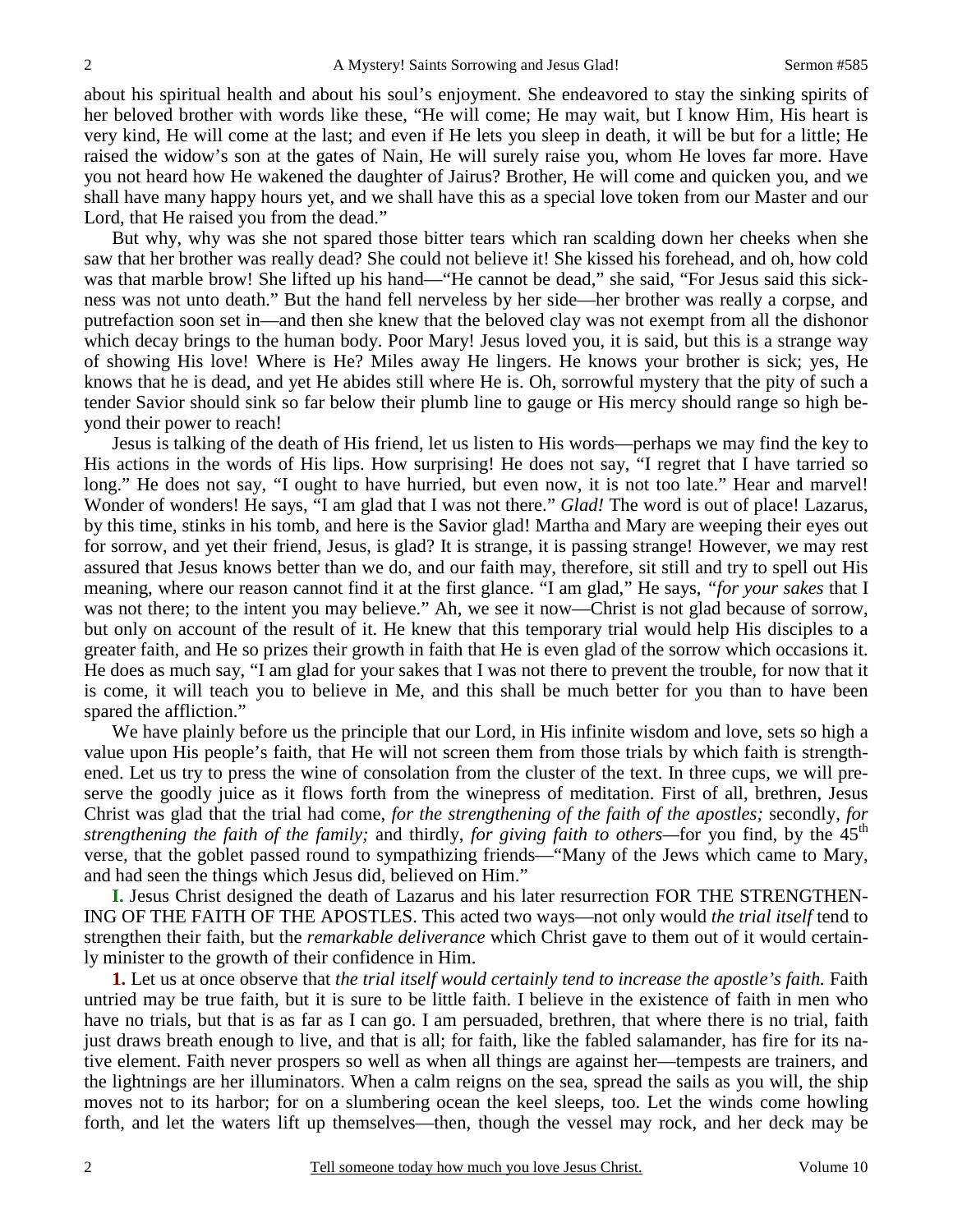washed with waves, and her mast may creak under the pressure of the full and swelling sail, yet it is then that she makes headway towards her desired haven! No flowers wear so lovely a blue as those which grow at the foot of the frozen glacier; no stars are as bright as those which glisten in the polar sky; no water is so sweet as that which springs amid the desert sand; and no faith so precious as that which lives and triumphs in adversity. Thus says the Lord, by the mouth of the prophet, "I will leave in the midst of you an afflicted and poor people, and they shall trust in the name of the Lord."

Now, why afflicted and poor? Because there is an adaptation in the afflicted and poor among the Lord's people to trust in the Lord. He does not say, "I will leave in the midst of you a prosperous and rich people, and they shall trust." No! These scarcely seem to have such capacity for faith as the afflicted ones have. Rather I will leave in the midst of you an afflicted and poor people, and they, by reason of their very affliction and poverty, shall be the more graciously disposed to repose their faith in the Lord. Untried faith is always small in stature; and it is likely to remain dwarfish as long as it is without trials. There is no room in the placid pools of ease for faith to gain leviathan proportions; she must dwell in the stormy sea if she would be one of the chief of the ways of God. Tried faith brings experience; and every one of you who are men and women of experience, must know that experience makes religion become more *real* to you. You never know either the bitterness of sin or the sweetness of pardon, till you have felt both. You never know your own weakness till you have been compelled to go through the rivers, and you would never have known God's strength had you not been supported amid the floods. All the talk about religion, which is not based upon an experience of it, is mere talk. If we have little experience, we cannot speak so positively as those can whose experience has been more deep and profound. Once when I was preaching upon the faithfulness of God in time of trial, in the earlier days of my ministry, my venerable grandfather was sitting in the pulpit behind me; he suddenly rose up and took my place, and coming to the front of the pulpit, said, "My grandson can preach this as a matter of theory, but I can tell you it as a matter of experience, for I have done business upon the great waters, and have seen the works of the Lord for myself." There is an accumulation of force in the testimony of one who has personally passed through the things of which others can only speak, as though they had seen them in a map or in a picture. Travelers who write from their easy chairs, what they have seen from their bedchambers, may compose books to beguile the idle hours of those who stay at home; but he who is about to traverse regions full of danger, seeks a guide who has really trod the road. The writer may excel in ornate words*—*the veritable traveler has real and valuable wisdom. Faith increases in solidity, assurance, and intensity, the more she is exercised with tribulation, and the more she has been cast down, and lifted up again. Let not this, however, discourage those who are young in faith. You will have trials enough without your seeking for them; the full portion will be measured out to you in due season. Meanwhile, if you cannot yet claim the result of long experience, thank God for what divine grace you have. Praise Him for that which you have attained; walk according to that rule, and you shall yet have more and more of the blessing of God, till your faith shall remove mountains, and conquer impossibilities!

It may be asked, "What is the method by which trial strengthens faith?" We might answer in various ways. *Trial takes away many of the impediments of faith.* Carnal security is the worst foe to confidence in God. If I sit down and say, "Soul, take your ease, you have much goods laid up for many years," faith's road is barricaded, but adversity sets the barn on fire, and "the goods laid up for many years," cease to block up the path of faith. Oh, the blessed axe of sorrow clears a pathway for me to my God, by cutting down the thick trees of my earthly comforts! When I say, "My mountain stands firm, I shall never be moved," the visible fortification, rather than the invisible Protector, engages my attention; but when the great earthquake shakes the rocks, and the mountain is swallowed up, I fly to the immovable Rock of Ages to build my confidence on high! Worldly ease is a great foe to faith; it loosens the joints of holy valor, and snaps the sinews of sacred courage. The balloon never rises until the cords are cut affliction does this sharp service for believing souls. While the wheat sleeps comfortably in the husk, it is useless to man. It must be threshed out of its resting place before its value can be known. Trial plucks the arrow of faith from the repose of the quiver, and shoots it against the foe.

Nor is *affliction of small service to faith when it exposes the weakness of the creature.* This trial would show the apostles that they must not depend upon the bounty of any one man, for though Lazarus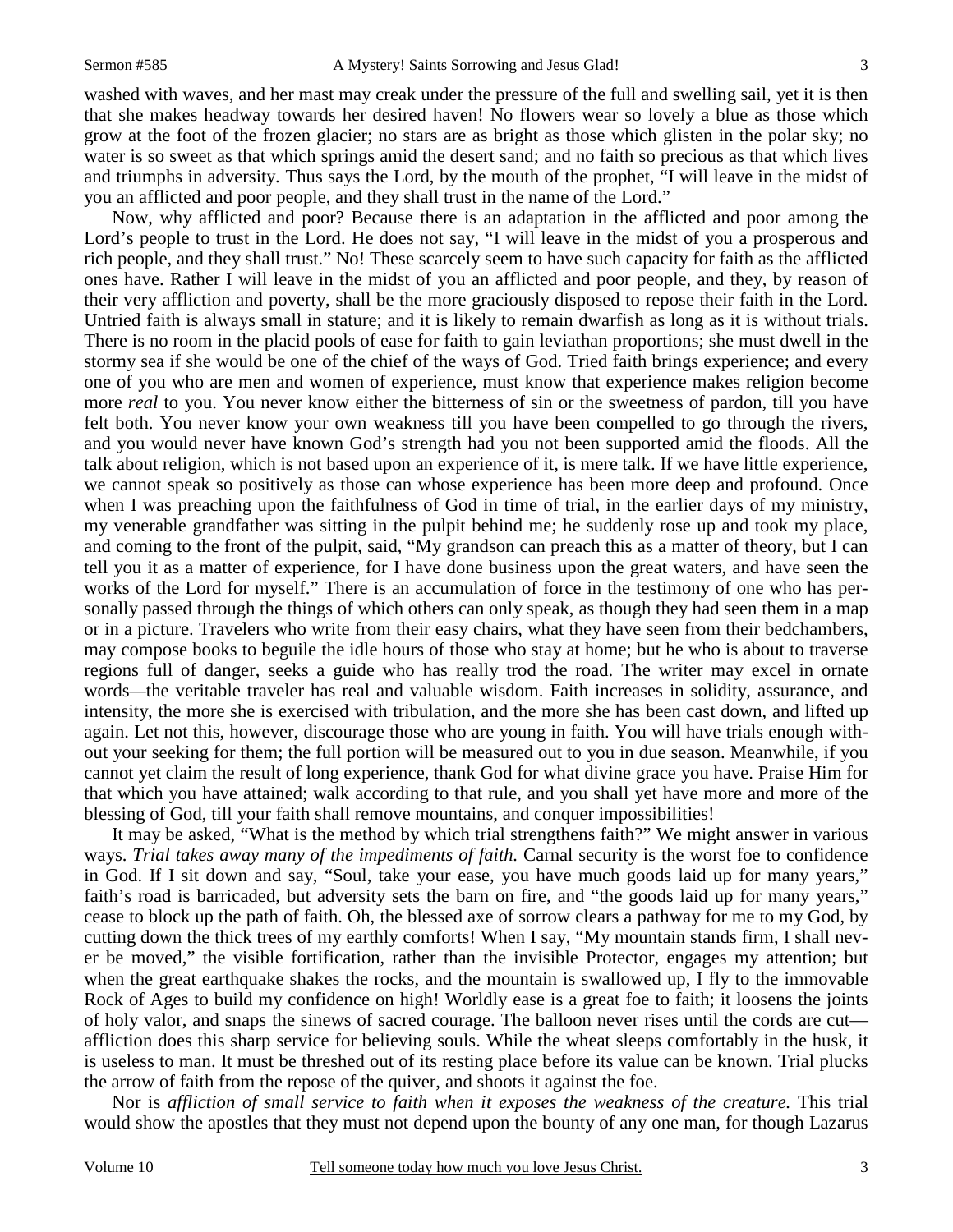may have entertained them, and filled their little bag with food, yet Lazarus dies, and Mary may die, and Martha may die, and all friends must die, and this would teach them not to look to broken cisterns, but to fly to the ever-flowing fountain. Oh, dear friends, we are in much danger of making idols of our mercies! God gives us His temporal favors as refreshments along the way, and then, straightway, we kneel down and cry, "These are your gods, O Israel." It is of the Lord's mercy that these idol-gods are broken in pieces. He blasts the gourds under which we sat in ample shade in order that we may lift up our cry to Him, and trust in Him *alone*. The emptiness of the creature is a lesson we are so slow to learn, and we must have it whipped into us by the rod of affliction; but learned it must be, or else faith can never attain to eminence.

Furthermore, trial is of special service to faith when *it drives her to her God.* I make a sad confession, over which I mourn, that when my soul is happy and things prosper, I do not, as a rule, live as near to God as I do in the midst of shame and contempt, and casting down of spirit. O my God, how dear You are to my soul in the night when the sun goes down! You bright and morning star, how sweetly do You shine! When the world's bread is sugared and buttered, then we devour it till we grow sick—but when the world changes our diet, fills our month with vinegar, and makes our drink gall and wormwood—*then* we cry for the breasts of our dear God again! When the world's wells are full of sweet but poisonous water, we pitch our tents at the well's mouth, and drink again and again and forget the well of Bethlehem which is inside the gate; but when earth's water becomes bitter like the stream of Marah, then we turn away all sick and faint, and cry after the water of life, "Spring up, O well!" Thus, afflictions fetch us to our God, as the barking dog drives the wandering sheep to the shepherd's hand.

And then, *trial has a hardening effect upon faith.* As the Spartan lads were prepared for fighting by the sharp discipline of their boyish days, so are God's servants trained for war by the afflictions which He sends upon them in the early days of their spiritual life. We must run with footmen, or we shall never be able to contend with horses; we must be thrown into the water, or we shall never learn to swim; we must hear the whizzing of the bullets, or we shall never become veteran soldiers. The gardener knows that, if his flowers were kept always under glass and grown in a great temperature, when he might put them outside, should there come a cold night, they would quickly die; so he does not give them too much heat, but exposes them by degrees, and gets them used to the cold, that they may stand in the open air. And thus, the only wise God does not put His servants in hothouses and rear them delicately, but He exposes them to trials that they may know how to bear it when it comes. If you want to ruin your son, never let him know a hardship. When he is a child, carry him in your arms, when he becomes a youth, still coddle him, and when he becomes a man, still dry-nurse him, and you will succeed in producing an arrant fool! If you want to prevent his being made useful in the world, guard him from every kind of toil. Do not allow him to struggle. Wipe the sweat from his dainty brow and say, "Dear child, you shall never have another task so arduous." Pity him when he ought to be punished; supply all his wishes, ward off all disappointments, prevent all troubles, and you will surely tutor him to be a reprobate and to break your heart! But put him where he must work, expose him to difficulties, purposely throw him into peril, and in this way, you shall make him a man, and when he comes to do a man's work and to bear a man's trial, he shall be fit for either. My Master does not daintily cradle His children when they ought to run alone; and when they begin to run, He is not always putting out His finger for them to lean upon—He lets them tumble down to the cutting of their knees—because then they will walk more carefully by-andby, and learn to stand upright by the strength which faith confers upon them.

You see, dear friends that Jesus Christ was glad — glad that His disciples were blessed by trouble. Will you think of this, you who are so troubled this morning? Jesus Christ does sympathize with you, but still, He does it wisely, and He says, "I am glad for your sakes that I was not there." He is glad that your husband is taken away, that your child is buried; glad that your business does not prosper; He is glad that you have those aches and pains, and that you have so weak a body—to the intent that you may believe. You would never have possessed the precious faith which now supports you if the trial of your faith had not been like fire. You are a tree that never would have rooted so well if the wind had not rocked you to and fro, and made you to take firm hold upon the precious truths of the covenant of grace.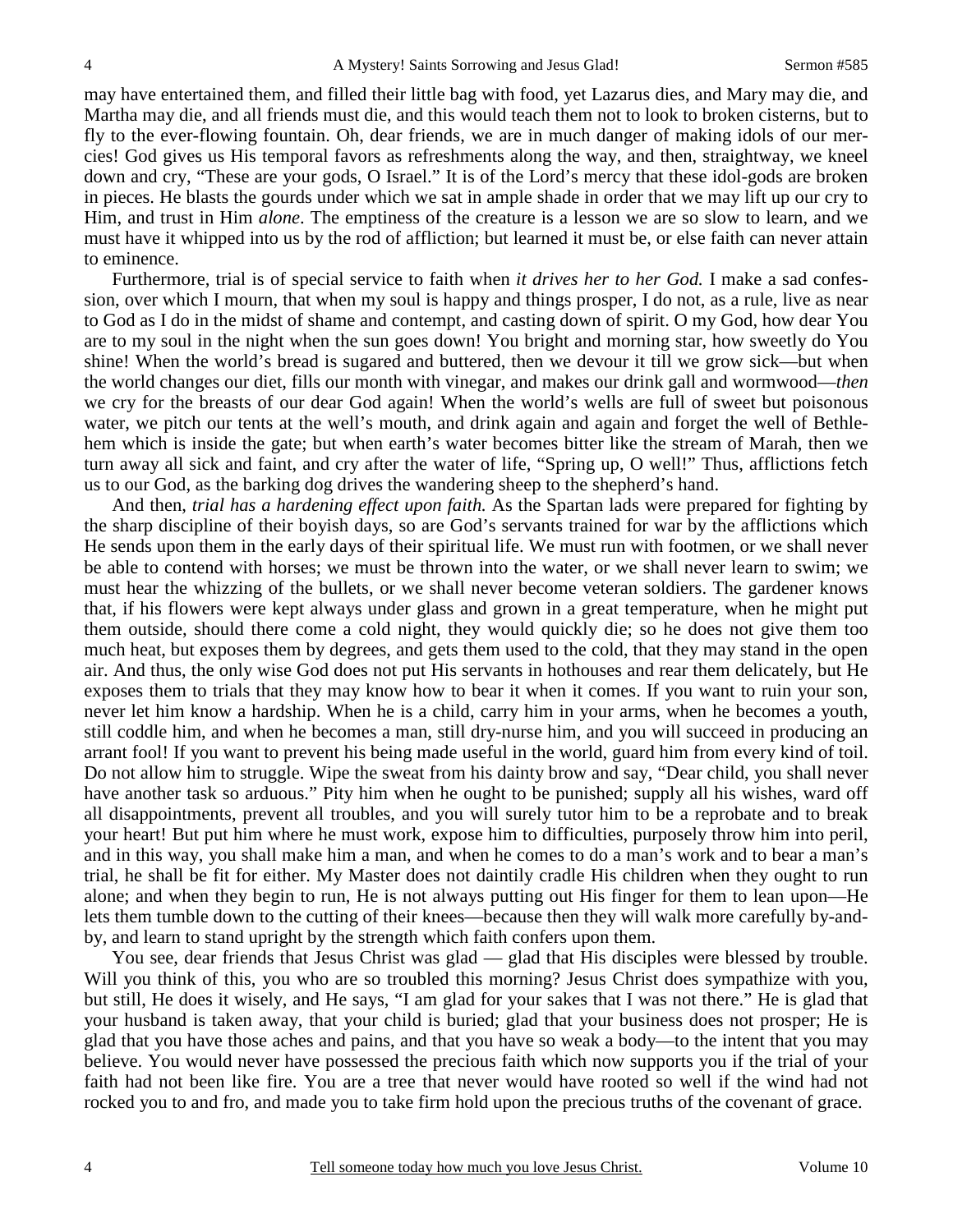**2.** But not to tarry here, let us notice that *the deliverance, which Christ worked by the resurrection of Lazarus, was calculated also to strengthen the faith of the apostles.* At the worst, Christ can work! Why what a plight were they now in! Here was a case which had come to the very worst. Lazarus is not merely dead—he has been buried; the stone has been rolled to the mouth of the sepulcher—worse than that, he has become putrid. Here are miracles; so many, that I must describe the resurrection of Lazarus not as one miracle, but as a mass of wonders. We will not go into detail, but suffice it to say, we cannot suppose anything to be a more prodigious exhibition of the divine strength than the restoration of health and life to a body through which the worms did creep and crawl! And yet, in this very worst case, Christ is not brought to a loss as what to do. Here was a case where human power evidently could do nothing. Now, bring the violin and the harp, and let music try its charms. Bring here, physician, your most potent draught, now, for the true *aqua vilae!* Now, see what you can do. What? Does the medicine fail? The physician turns away disgusted, for the stench may sooner destroy the physician's life, than he restore the corpse. Now, seek around the world, and ask all men that are—Herod and his men-at-arms, and Caesar on the imperial throne—"Can you do anything here?" No, death sits with a ghastly smile laughing at them all. "I have Lazarus," he says, "beyond your reach." Yet Jesus Christ wins the day!

Here, *divine sympathy became most manifest.* Jesus wept when He thought of Lazarus and his weeping sisters. We do not find it often said that He wept. He was "a Man of Sorrows and acquainted with grief," but those were precious and rare drops which He shed over that dead body. He could do no more when He thought of Jerusalem—He does no less now that He thinks of Lazarus.

What an exhibition these disciples had of *the divine power* as well as the divine sympathy, for Christ does but say, "Lazarus, come forth," and death can hold his captive no longer! Forth from the morgue, he comes, restored to perfect health!

Do you not think that all this must tend to strengthen the apostles' faith? It seems to me to be a part of the best education they could possibly receive for their future ministry. I think I see the apostles in later times shut up in prison—they are condemned to die, but Peter comforts John by saying, "He can bring us out of prison—do you not remember how he brought Lazarus out of his grave? He can certainly appear for us and set us free." When they went forth to preach to sinners, how would they be strengthened by remembering these cases! Their hearers were debauched, depraved, immoral—the apostles went into the midst of the worst conditions of human nature, and yet they feared not for the result—for they knew that putrid Lazarus revived at Christ's word! Peter would argue, "Did not Christ restore Lazarus when his body was stinking and decayed? He can certainly bring the most reprobate hearts to the obedience of the truth of God, and raise the vilest of the vile to a new life."

Many of the apostolic Churches were far gone; they had in them unworthy members; but this would not too much buffet the faith of the apostles, for they would say, "That same Christ, who raised up Lazarus, can make Sardis and Pergamos and Thyatira yet to be a praise in the earth, and churches, which seem to be corrupt and foul in the nostrils of the Most High, may yet be made a brightness and glory, and a sweet-smelling savor unto Him." I am persuaded that very often such a miracle as this would return to them, and strengthen them in the times of their suffering and labor—and make them able to bear afflictions, and even martyrdom itself, in confidence in Christ.

I will not, however, say more, because the thing seems obvious enough; only you must not forget the principle we are trying to bring out, that in the case of the apostles, Christ considered that for them to have strong faith was worth any cost. No matter what pangs it cost Mary and Martha, or in what grief it might involve Himself or His apostles, they must bear it, because the result was so exceedingly beneficial. The surgeon handles the knife without tears, sharp is the cut, but he knows it will cure. The mother puts the medicine to the child's mouth, and the child cries and heaves, and loathes the bitterness, but the mother says, "Drink it all up, my child," because she knows there is life in every drop. So Christ is glad for the apostles' sake that He is not there, *to the intent that they may believe.*

**II.** Jesus Christ had an eye also to THE GOOD OF THE FAMILY.

Mary and Martha had faith, but it was not very strong, for they suspected Christ's *love* when they said, "Lord, if You had been here, my brother had not died." There was a sort of whisper—"Why were You not here? Do You love us? Why, then, did You tarry?" They certainly *doubted* His power. Martha,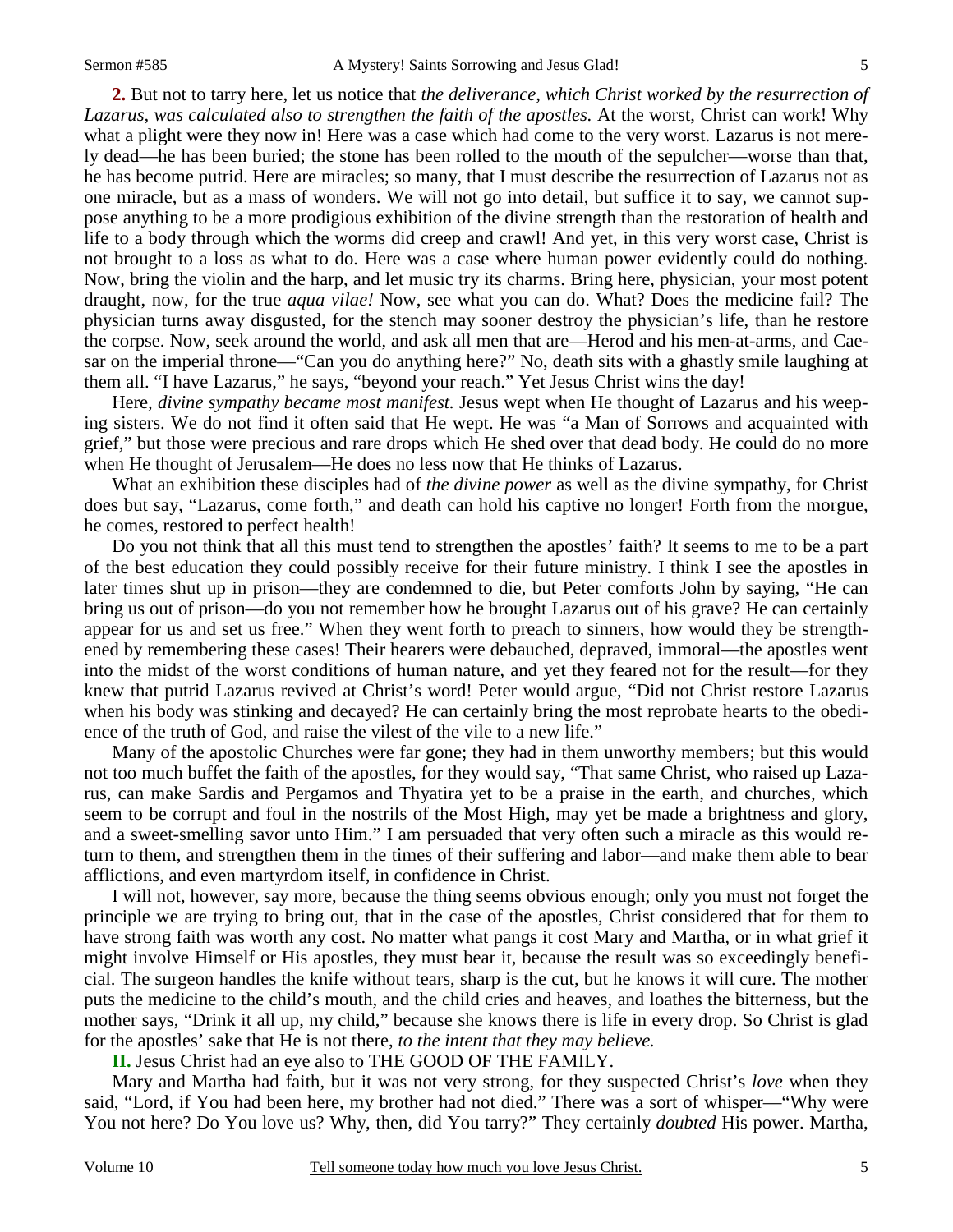when she could believe in the resurrection, but could not believe in the *present resurrection* for her brother; and when, again, she said, "He has been dead four days," had faith, but it was very weak. Christ therefore sent the trial to Mary and Martha for their sakes—and was glad to send it—*to the intent that they might believe.*

Observe, dear friends, that these were choice favorites of the Lord Jesus Christ. He loves all His elect, but those three were as the darlings of the family, Elect out of the elect! They were three *special favorites* upon whom very distinguishing regard was set, and therefore, it was that He sent them a *special trial.* The lapidary, if he takes up a stone and finds that it is not very precious, will not spend much care in cutting it; but when he gets a rare diamond of the first water, then he will be sure to cut, and cut, and cut again. When the Lord finds a saint whom He loves—loves much—He may spare other men trials and troubles, but He certainly will not this well-beloved one! The more beloved you are, the more of the rod you shall have! It is an awful thing to be a favorite of heaven—but it is a thing to be sought after and to be rejoiced in; but remember, to be of the King's council-chamber is a thing involving such work for faith that flesh and blood might shrink from the painful blessing. The gardener gets a tree, and if it is but of a poor sort, he will let it grow as it wills, and take what fruit comes from it naturally; but if it is of a very rare sort, he likes to have every bough in its proper place, so that it may bear well; and he often takes out his knife and cuts here and cuts there, because, he says, "That is a favorite tree, and it is one which bears such fruit that I would have much from it, and would leave nothing whatever that would cause it detriment." You, who are God's favorites, must not marvel at trials, but rather keep your door wide open for them, and when they come in, say, "Hail, messenger of the King! The sound of your Master's feet is behind you. You are welcome here, for your Master sent you."

Special trial was attended with a *special visit.* It may be that Christ would not have come to Bethany if Lazarus had not been dead; but as soon as there is a corpse in the house, there is Christ in the house too. O Christian, it shall be much for your comfort, and for the strengthening of your faith, if Christ comes to you in your troubles! I tell you, if you see no smiles on His face in your prosperity, you shall not be without them in your adversity. The Lord Jesus will go out of His way to see you. You know when a mother is most kind to her child she lets it run about and scarcely notices it when it is well; but when it cries, "My head, my head!"—and when they take it to the mother and tell her it is ill—how tender she is over it! How all the blandishments of love and the caresses of affection are lavished upon the little sick one! It shall be so with you, and in receiving these special visits, you shall know yourself to be highly favored above the rest.

This special visit was attended with *special fellowship*. Jesus wept—wept with them who wept. Ah, you shall have Jesus sitting by the bedside, and weeping with you when you are sick. You may be well and strong, and have but little fellowship with Christ, but He shall comfort you in your sickness. Though you might walk along the green grass without the Savior, when you come into the midst of the fire, like Shadrach, Meshach, and Abednego, you shall not be without Him then! I witness that there is no fellowship with Christ as near and sweet as that which comes to us when we are in deep trials. Then the Master takes His child, not upon His knee, but to His very heart, and bids him lay his head upon His beating bosom. Christ will reveal His secrets to you when the world is against you, and trials surround you. "The secret of the Lord is with them who fear Him; and He will show them His covenant," but they shall never have such discoveries of that secret and that covenant, as when they most need it—in the darkest and most trying times. There are then special loves, special trials, special visits, and special fellowship.

And soon, you shall have *special deliverance*. In days to come, you will talk about these trials. You will say, "I fretted myself, and worried over them, but oh, if I could have seen the end as well as the beginning, I would have said—

#### *'Sweet afflictions! Sweet afflictions! Thus to bring my Savior near.'"*

I tell you, you will sit yet under your own vine, and under your own fig tree, and talk to poor tried saints and say, "Do not be cast down, for I cried unto the Lord, and He heard *me,* and delivered me from all my fears." Perhaps in heaven this will help to make a part of your happiness—to remember God's love to you in your tribulations*—*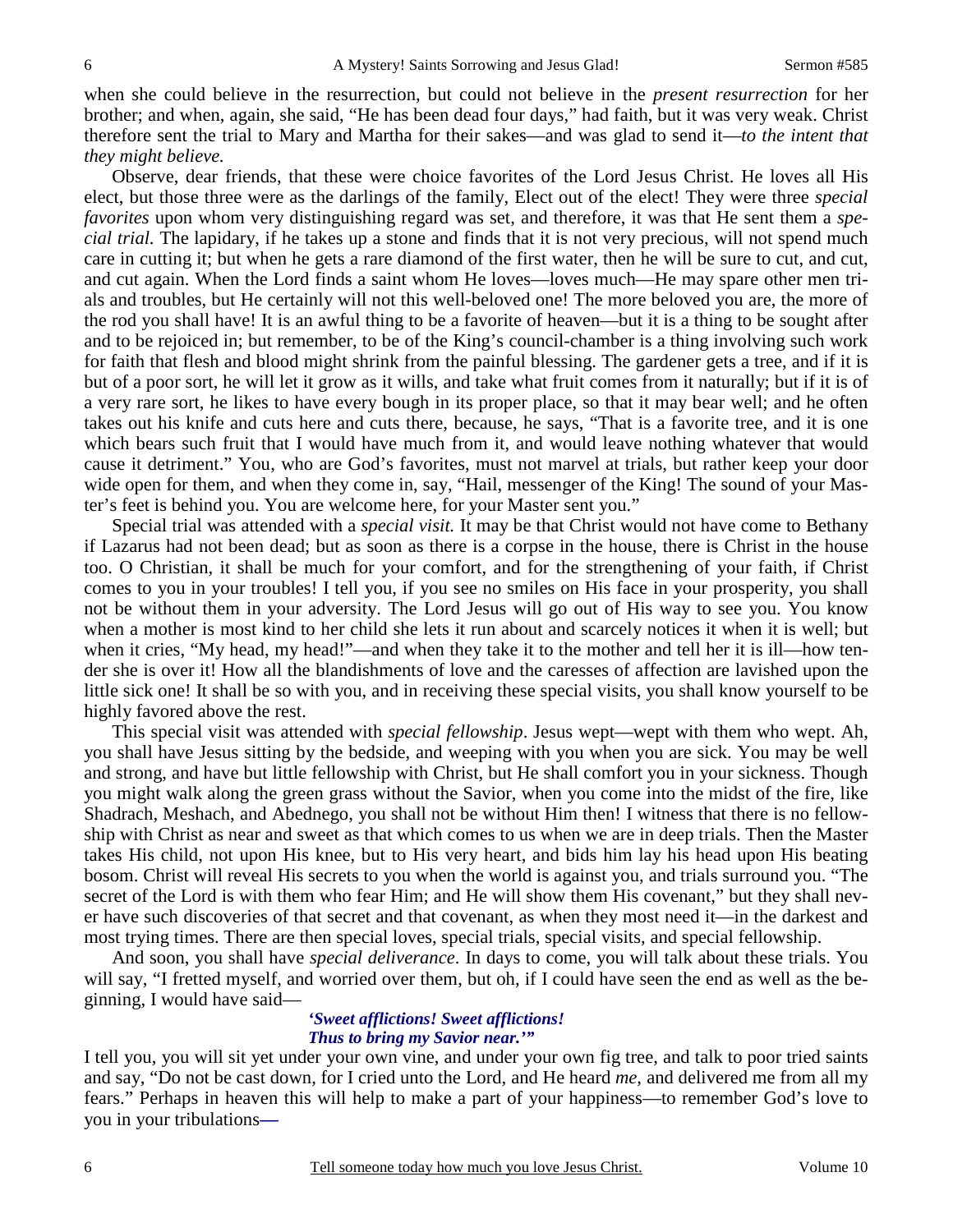*"There on a green and flowery mount Our weary souls shall sit, And with transporting joys recount The labors of our feet."* 

Are we not to tell angels, and principalities, and powers, the faithfulness of Christ? We will tell all heaven that, "His love was strong as death, and His jealousy as cruel as the grave; many waters could not quench His love, neither could the floods drown it." What do you say, my friend, you who are under the smarting rod? Will you murmur any more? Will you repine against it any more? I beseech you to take my text, and read it the other way! Say—God help you to say it—"I am glad that my God did not deliver me, because the trial has strengthened my faith. I thank His name that He has done me the great favor to permit me to carry the heavy end of His cross. I thank my Father that He has not left me unchastened, for, 'Before I was afflicted I went astray: but now have I kept Your Word.' 'It is good for me that I have been afflicted.'" I tell you, this is the shortest way out of your troubles, as well as the most profitable spirit while you are in them! The Lord generally stays the rod when He finds His child receiving it as a favor. When you are *agreed* with God's rod, then that rod will have no further quarrel with you; when you can look into the Father's eyes, and say, "Your will be done," then His afflicting hand has done its work.

**III.** Now, I come to the third point, and here, may God the Holy Spirit bless the word. This trouble was permitted for GIVING FAITH TO OTHERS.

I shall address myself chiefly to those who cannot say they are God's people, but who have some desire towards Christ. It is very likely you have had some great trouble in your life, and looking back, you wish you had never had it; but my Lord, who knows better than you do, says, "I am glad for your sakes that I did not spare you that trouble, *to the intent that you may be led to believe."* Know assuredly that *afflictions often lead men to faith in Christ,* because *they give space for thought.* The man was strong and hale and hearty, and went on working from day to day, and never had a thought about God. "The ox knows his owner and the ass his master's crib," but, he did not know, he did not care. He left all thoughts of eternity to those who were silly enough to be religious, but for him—what did it matter to him? Death was a long way off, and besides, if it were not, he had not the time to think about it. By God's grace an accident occurred; he had to lie upon his bed, and at first, he fretted and fumed, but it could not be altered, and there in the ward of the hospital, he groaned through many a weary hour at night. What could he think of? Why, then, the man began to think of himself, of his condition before God, of what would be his lot if he should die! When his life trembled like the even balance, and no one could tell which way it would turn, the man was forced to consider. Many a soul has been plowed in the hospital, and then has been sown in the sanctuary. Many a man has been first brought to God by the loss of a limb, or by long sickness, or by deep poverty.

Afflictions lead men to faith full often *by preventing sin.* A young man had resolved to climb a mountain—he had determined, against good advice, to reach the summit, though one far older than he had warned him of the danger. He had not proceeded far up the mountainside before a thick mist surrounded him. He was alarmed. The mist was so thick he could scarcely see his own hand. He retraced his steps, following the way by which he came, and returned sorrowfully to his father's house, telling him that he had been in great peril. His father said he was glad of it—for if he had not met with that peril, he might have advanced a little farther, and fallen—never to rise again. Often, trouble takes men out of temptation. They would have gone into bad company, to drunkenness, or lust, but they could not. The appointment was made—ah, the very night was set apart—but the black hand of God's kind angel came—I said a black hand, for so it seemed, and the man could not do what he had wished to do, and so his course was checked—and this, in the hand of God, was the means of bringing him to faith.

Troubles, again, often bring men to believe in Jesus because they compel them *to stand face to face with stern realities.* Did you ever lie upon the edge of death for a week? Did you ever lie with your body racked with pain, listening for the physician's whispers, and knowing that they amounted to this—that there were 99 chances to one that you could not possibly recover? Did you ever feel that death was near? Did you ever peer into eternity with anxious eyes? Did you ever picture hell and think yourself there? Did you ever lie awake, and think of heaven and yourself shut out of it? Ah, it is in such times as these